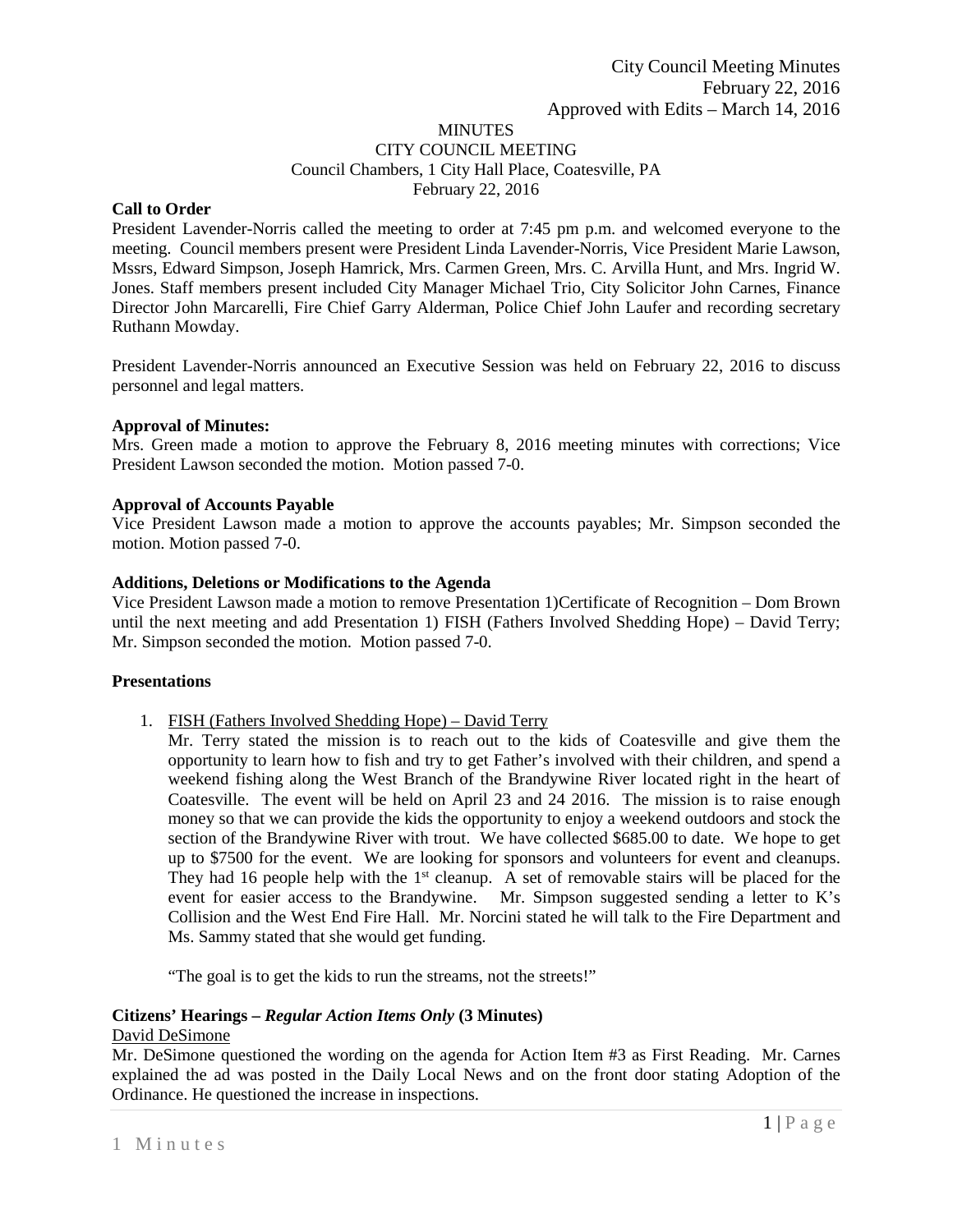# Indira Sammy

Ms. Sammy stated the City is on the right track, the goal is to turn the City around. She questioned the increase in inspections. Ms. Sammy inquired about the tenant complaints and asked for a Resolution to the issues. The landlords are not aware of the issues until the landlord receives the complaint from the City. Council said they would address the issue.

### Paul Dodson

Mr. Dodson announced the CHA will donate \$100 to Mr. Terry for the FISH Program. He questioned the intention of increasing the rental inspection fees and other fees in the Ordinance.

Council explained some fees are a little higher but most fees are lower.

### Mohammad Haghkar

Mr. Haghkar stated his property passed the Section 8 inspection, but did not pass the City inspection. He questioned how this could happen. Staff will look into the issue.

### Paul Evans

Mr. Evans read a statement regarding the Codes Department and their fees.

Mrs. Hunt made a motion to close citizens' hearings on regular action items only; Mrs. Green seconded the motion. Motion passed 7-0.

### **Regular Action Items**

1. Receive and consider appointment of Bill Shaw to the Fire Fighter Pension Fund Commission, Non-Uniform Pension Commission and the Police Pension Commission for the term 2015-2016. Mrs. Hunt made a motion to appoint Bill Shaw to the Fire Fighter Pension Fund Commission, Non-Uniform Pension Commission and the Police Pension Commission for the term 2015-2016; Vice President Lawson seconded the motion. Motion passed 7-0.

Council welcomed Mr. Shaw to the Commissions

2. Receive and consider BIU contract

Vice President Lawson made a motion to approve the BIU Contract; Mrs. Hunt seconded them motion. Motion passed 7-0.

3. Receive and consider Second Reading and Adoption an Ordinance amending Chapter 108-1 "fees" to revise the fees for Code Enforcement and inspection work in the City and certain building and related permits and inspection fees and to adopt replacement fees including: the deletion and replacement of  $108-1C(1)(a-g)$ (Building construction other than new construction and additions) and  $C(2)$  (a-d) and (e) (new construction and additions); the deletion and replacement of 108-1 R. (1) (f),(g) and (i) Zoning use and occupancy, rental license and rental inspections);  $108-1$  V.  $(1),(2),(3),(4)$  (5) and (6) Housing standards said removed revision to be replaced with the attached schedule "A" subject to further revision by Resolution of City Council. These revisions are intended to replace all fees for residential construction, commercial construction, electrical permits, fire permits, mechanical and fuel gas permits, plumbing permits, non-permitted construction activity and miscellaneous activities (such as demolition, construction trailer certificate of occupancy etc.) and all related building and rental inspection fees as per the attached schedule "A" subject to further Resolution of City Council.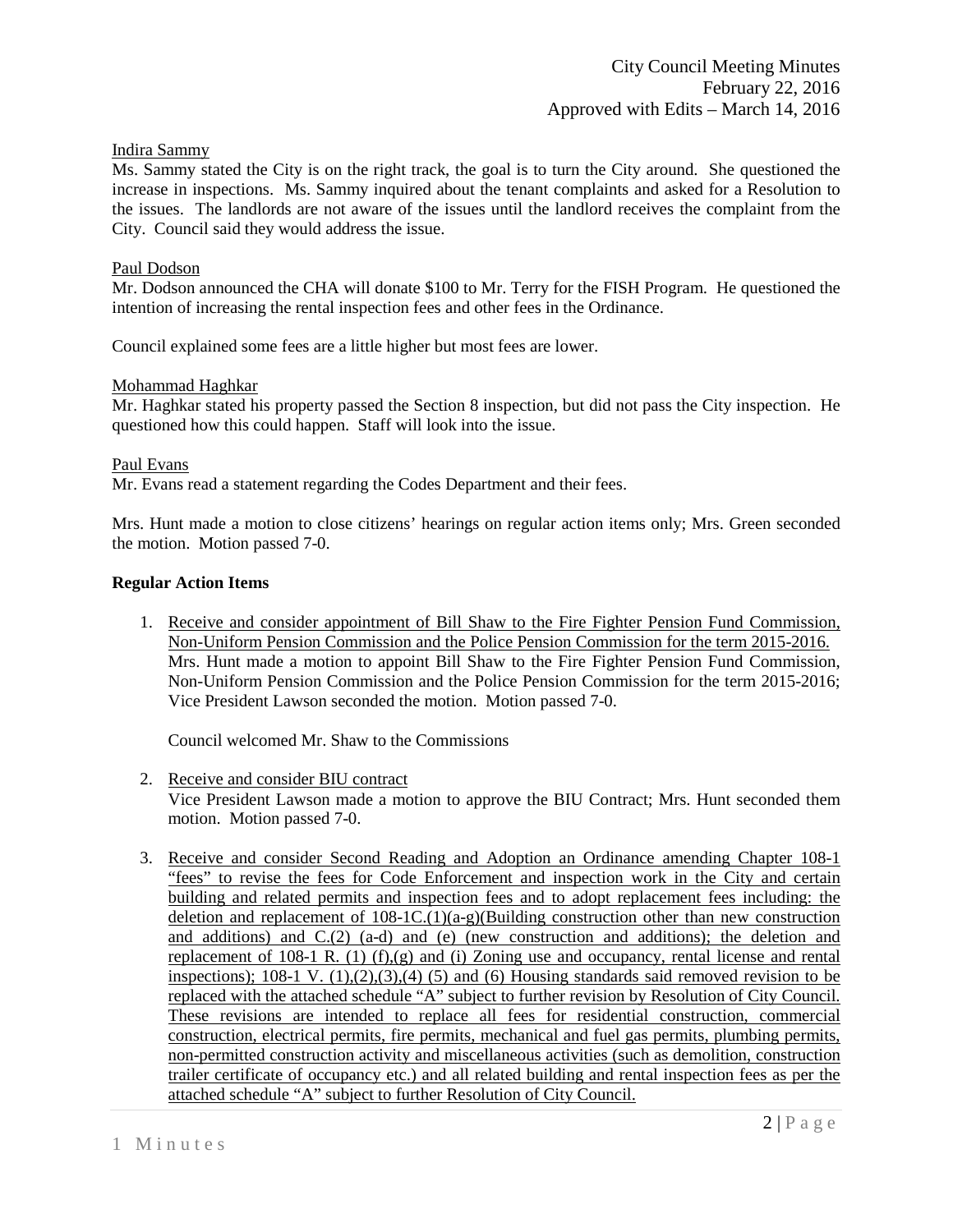# City Council Meeting Minutes February 22, 2016 Approved with Edits – March 14, 2016

Mr. Simpson made a motion to approve Second Reading and adoption an Ordinance amending Chapter 108-1 "fees" to revise the fees for Code Enforcement and inspection work in the City and certain building and related permits and inspection fees and to adopt replacement fees including: the deletion and replacement of  $108-1C(1)(a-g)$ (Building construction other than new construction and additions) and C.(2) (a-d) and (e) (new construction and additions); the deletion and replacement of 108-1 R. (1)  $(f)(g)$  and (i) Zoning use and occupancy, rental license and rental inspections);  $108-1$  V.  $(1),(2),(3),(4)$  (5) and (6) Housing standards said removed revision to be replaced with the attached schedule "A" subject to further revision by Resolution of City Council. These revisions are intended to replace all fees for residential construction, commercial construction, electrical permits, fire permits, mechanical and fuel gas permits, plumbing permits, non-permitted construction activity and miscellaneous activities (such as demolition, construction trailer certificate of occupancy etc.) and all related building and rental inspection fees as per the attached schedule "A" subject to further Resolution of City Council; Mr. Hamrick seconded the motion. Motion passed 7-0.

Council proposed an amendment that landlords would not be charged for complaints, the tenant must provide proof they contacted the landlord, if no action was taken to remedy the issue by the landlord, the Codes can look into the complaint.

- 4. Receive and consider a Resolution by the Council of the City of Coatesville, Chester County, Pennsylvania, appointing tax collection committee delegates Mrs. Green made a motion to approve a Resolution by the Council of the City of Coatesville, Chester County, Pennsylvania, appointing tax collection committee delegates; Vice President Lawson seconded the motion. Motion passed 7-0.
- 5. Receive and consider DEPG Zoning Amendment Vice President Lawson made a motion to approve the DEPG Zoning Amendment to forward to the County Planning Commission and the City Planning Commission; Mrs. Jones seconded the motion. Motion passed 7-0.

# **Discussion Item**

1. Discuss 2015 Budget Report

Mr. Marcarelli announced the 2015 budget in the General Fund saw revenues on the positive side (above 100% of the budget) and expenses within budget (below 100% of the budget). A total of \$9,171,772.51 (105.20%) was received and \$9,273,908.34 (96.02) was expended. The 2015 budget in the Solid Waste Fund saw revenues on the positive side (above 100% of the budget) and expenses within budget (below 100% of the budget). A total of  $$1,112,682.87$  (106.96 %) was received and \$1,058,874.60 (97.83) was expended in the Solid Waste Fund.

2. Discuss Work Session – February 29 2016 at 6pm Vice President Lawson suggested a work session on February 29, 2016. The meeting is open to the public. Due to scheduling conflict with Council members the date was set to March 7, 2016 at 6pm.

# **Solicitors Report**

The Development Agreements, funding of escrow and etc. has been obtained and all are acceptable for Family Dollar.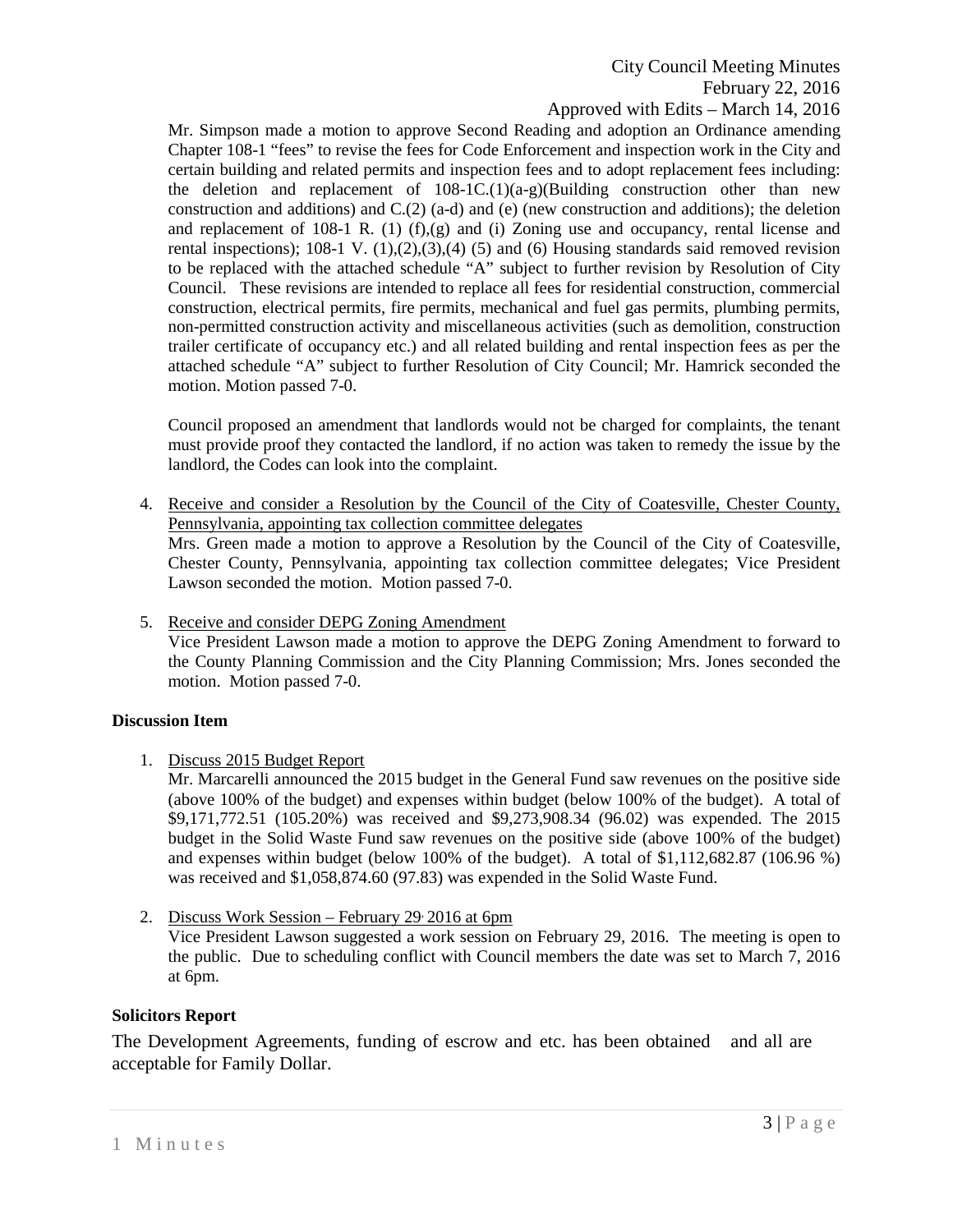The City Solicitor has advertised for second reading and consideration for adoption an Ordinance to revamp the fees for work which is being done by the Codes Department in many cases reducing fees. Theplan review fee is being removed from "new construction and additions" and is included in the costs of a permit. The Ordinance replaces a variety of these fees with a Fee Schedule to be amended by Resolution of the City Council.

The City Solicitor has reviewed the proposed contract with Building Inspection Underwriters, Inc. as to legality. This is exempt from public bidding by CityCharter § 2-607. B. (4) as it qualifies as falling within the category of "contracts for professional or unique services or supplies", It is also exempt from public bidding under the Third Class City Code, 53 P.S. § 36901.4 (b) (7) which exempts contracts over the statutory minimum amount including, "those involving personal or professional services."

The City Solicitor has worked with DEPG and Jim DePetris to advance revitalization plans and assist the City in other aspects of the development including a Multi-Modal application for highway improvements on Lincoln Highway and Fleetwood Street. A zoning ordinance amendment to establish an overlay district is being reviewed with the City Manager and City Engineer and is available for consideration upon petition of the Developer.

The City Solicitor has worked on various matters involving litigation and assisted the City in its interpretation of codes, rules and regulations.

# **City Manager's Report**

Mr. Trio announced items he has and is currently working on. They are as follows:

- City Pool Looking for additional estimates for Ash Park Pool and Palmer Park Pool.
- Met with Staff and the Department of Community Development for the Early Intervention Phase 4.
- Met with Dave Terry to discuss the Trout Fishing Day
- Planning Commission meeting will begin
- $\bullet$  3<sup>rd</sup> Avenue Streetscapes are set to begin.
- Follow up with Valley Township on the Solar Initiative. Expect to progress
- Sent new plans from the Architect for the District Court RFP
- There has been a lively discussion on Codes Enforcement this evening. Fees have been streamlined to the best of our ability.
- The Zoning Hearing Board granted approval for 120 North  $10<sup>th</sup>$  Avenue.
- Grand Prix September 24, 2016

# **Citizens' Hearings –** *Non-Agenda Items Only* **(3 Minutes)**

# David DeSimone

Mr. DeSimone apologized for earlier in the evening. Congrats for 2016 up in revenues and down in expenditures. He asked for clarity on the rental inspections.

# Paul Evans

Mr. Evans congratulated Council on the revues exceeding the expenses. He thanked Council for their discussion and remedy for the tenant/landlord complaints. Glad to see an adjustment was made.

# Indira Sammy